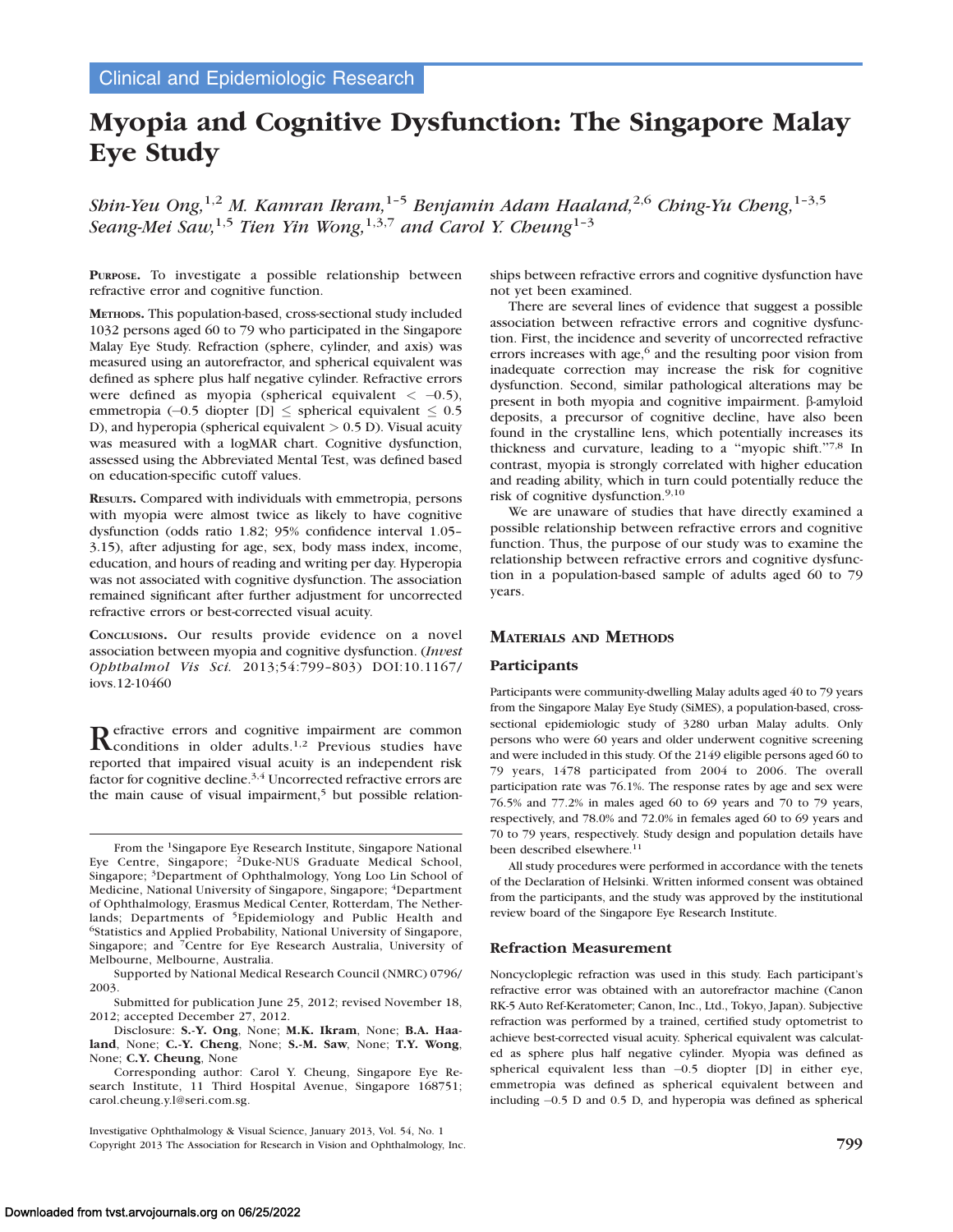800 Ong et al. Iows, January 2013, Vol. 54, No. 1

equivalent greater than  $0.5$  D.<sup>12</sup> In supplementary analysis, an alternative definition of myopia as spherical equivalent less than -0.75 D was also used for analysis.<sup>13</sup>

## Visual Acuity

Visual acuity was measured using the logarithm of the minimum angle of resolution (logMAR) number chart (Lighthouse International, New York, NY) at a distance of 4 meters with the participant wearing their presenting optical correction, or after best correction of refraction. Visual impairment was defined using best-corrected or presenting visual acuity, as the logMAR greater than 0.3 in the better-seeing eye (US definition).<sup>14</sup> Uncorrected refractive error was defined as at least a two-line difference between presenting and corrected logMAR in either eye.<sup>15</sup> As visual impairment is related to cognitive dysfunction,<sup>16</sup> we excluded persons with visual impairment despite best correction of refraction.

# Assessment of Lens Opacity and Age-Related Macular Degeneration

In older adults, the development of lens opacity is often accompanied by changes in refractive index,17 hence we also tested for associations between cataract and cognitive dysfunction. Cataracts were assessed from digital lens photographs using the Wisconsin Cataract Grading System<sup>18</sup> and defined as nuclear cataract opacity greater than or equal to 4%, cortical cataract greater than or equal to 25%, or posterior subcapsular cataract greater than or equal to 5%.<sup>19</sup> The presence of agerelated macular degeneration (AMD) was graded from retinal photographs according to the Wisconsin Age-Related Maculopathy Grading system.20

## Assessment of Cognitive Status

The Abbreviated Mental Test (AMT) is a 10-question test of general cognitive function, derived from the Hodkinson's Test.<sup>21</sup> Items assess orientation (3 points), semantic knowledge (1 point), episodic memory (3 points), delayed recall (1 point), picture naming (1 point), and attention (1 point). The AMT was interviewer-administered in English or Malay, in accord with the participant's preference, to all SiMES participants aged 60 years and older. The education-based cutoff scores for the AMT have previously been validated against the Mini-Mental State Examination. For subjects with 0 to 6 years of formal education, the previously established cutoff score was 6, with a sensitivity of 89.6% and specificity of 92.6%. For subjects with more than 6 years of formal education, the cutoff score was 8, with a sensitivity of 82.1% and specificity of 92.9%.22 In this study, cognitive dysfunction was defined as a score less than or equal to 6 of 10 for those with 0 to 6 years of formal education, and less than or equal to 8 of 10 for those with more than 6 years of formal education.<sup>16</sup>

#### Assessment of Other Risk Factors

Participants underwent a standardized interview for socioeconomic measures (e.g., personal income, education), lifestyle risk factors (e.g., smoking, number of hours spent reading and writing per day), medication use, and self-reported history of systemic diseases (e.g., history of stroke). Nonfasting venous blood samples were analyzed at the National University Hospital Reference Laboratory for biochemical testing of serum total cholesterol and glycosylated hemoglobin (HbA1c). Hyperlipidemia was defined as total cholesterol of 6.2 mM or more, or a self-reported history of lipid-lowering medication use. Hypertension was defined as systolic blood pressure 140 mm Hg or greater, diastolic blood pressure of 90 mm Hg or greater, or use of antihypertensive medication. Diabetes was defined as random glucose 11.1 mM or greater, use of diabetic medication, or a physician diagnosis of diabetes. Current smokers were defined as those currently smoking any number of cigarettes (i.e., current versus past/never). Previous

stroke was ascertained from self-report. Body mass index (BMI) was calculated as body weight (in kilograms) divided by body height (in meters) squared.

## Statistical Analysis

Statistical analysis was performed using STATA version 11.0 (StataCorp, College Station, TX). Age-sex-adjusted and multivariable logistic regression models were used to determine the relationship of refractive error categories (exposures) with cognitive dysfunction (outcome). The potential confounders considered were age, sex, BMI, hyperlipidemia, diabetes, HbA1c level, hypertension, history of stroke, smoking status (current versus past/never), the presence of AMD and cataract, number of hours of reading and writing per day (none, 0.1 to 2 hours, >2 hours to 5 hours, >5 hours), income category (<SG \$1000, SG \$1000 to <\$2000, SG \$2000 to <\$3000, >3000), and education level (no formal education, <6 years of education, completed 6 years of education, high school, college or higher).<sup>23</sup> Statistically significant confounders were determined using manual backward elimination procedures with P greater than 0.20 criterion for elimination. In other multivariable models, we further adjusted for uncorrected refractive errors (Model 3) and best-corrected visual acuity in the better eye in logMAR units (Model 4), in addition to the variables not eliminated by backward stepwise procedure. In supplementary analysis, analyses were repeated using an alternative definition of myopia as spherical equivalent less than  $-0.75$ .

## **RESULTS**

We excluded 305 persons with missing cognitive testing and 172 persons with visual impairment data. This left 1032 participants (68.4% of those aged 60 to 79 from SiMES) for the final analysis.

Table 1 summarizes the demographic characteristics of the study participants based on cognitive dysfunction status. Persons with cognitive dysfunction were more likely older, female, less likely current smokers, had higher high-density lipoprotein (HDL) cholesterol levels, lower education attainment, less income, and spent less time reading and writing per day (all P values  $\langle 0.05 \rangle$ ). In the study sample, 23.9% had myopia, 57.6% had hyperopia, and the remaining 18.5% had emmetropia. Cognitive dysfunction was present in 30.4% of persons with myopia, compared with 22.5% with emmetropia and 25.1% with hyperopia.

Table 2 shows the age and sex-adjusted and multivariableadjusted associations of refractive error with cognitive dysfunction. In the multivariable model after backward stepwise procedure, myopia was associated with cognitive dysfunction (odds ratio [OR] 1.82, 95% confidence interval [CI] 1.05–3.15), compared with emmetropia. Hyperopia was not associated with cognitive dysfunction. Further adjustment for uncorrected refractive errors attenuated the association between myopia and cognitive dysfunction slightly, and the association remained significant (OR 1.78, 95% CI 1.02–3.10). Similarly, further adjustment for best-corrected visual acuity (in logMAR units) of the better eye strengthened associations slightly, and it remained significant (OR 1.86, 95% CI 1.01– 3.42). The results were consistent in the supplementary analysis using the alternative definition of myopia as spherical equivalent less than -0.75 (OR 1.68, 95% CI 1.08–2.63).

Table 3 summarizes differences between included and excluded individuals. Excluded individuals were more likely older, female, had higher total and HDL cholesterol, diabetes, and were less likely current smokers. They were also more likely to be less educated, spend fewer hours reading or writing, and have lower income.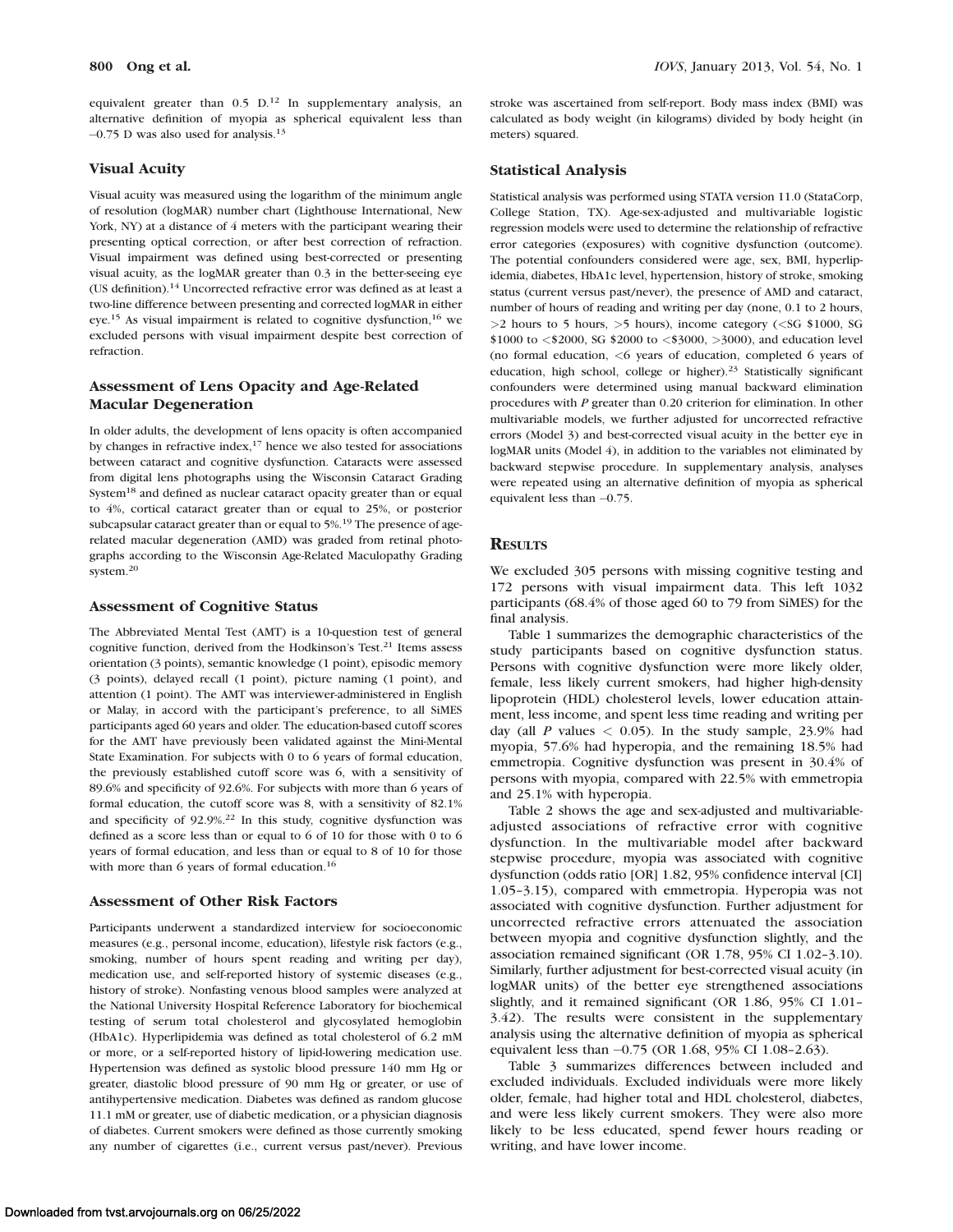|  |  |  |  |  | TABLE 1. Characteristics of Study Participants from the Singapore Malay Eye Study by Cognitive Dysfunction Status |
|--|--|--|--|--|-------------------------------------------------------------------------------------------------------------------|
|--|--|--|--|--|-------------------------------------------------------------------------------------------------------------------|

|                                                                                                                                                           | Cognitive Dysfunction ( $n = 267$ ) |          |            | No Cognitive Dysfunction ( $n = 765$ ) |               |             |         |
|-----------------------------------------------------------------------------------------------------------------------------------------------------------|-------------------------------------|----------|------------|----------------------------------------|---------------|-------------|---------|
| Characteristic                                                                                                                                            | No.                                 | $0/0$    | Mean (SD)  | No.                                    | $\frac{0}{0}$ | Mean (SD)   | P Value |
| Age, y                                                                                                                                                    |                                     |          | 70.5(5.3)  |                                        |               | 67.7(5.3)   | < 0.001 |
| Female                                                                                                                                                    | 203                                 | 76.0     |            | 256                                    | 33.5          |             | < 0.001 |
| BMI, $\text{kg/m}^2$                                                                                                                                      |                                     |          | 25.6(5.19) |                                        |               | 26.1 (4.77) | 0.160   |
| Hyperlipidemia                                                                                                                                            | 128                                 | 48.7     |            | 135                                    | 51.3          |             | 0.669   |
| Total cholesterol, mM                                                                                                                                     |                                     |          | 5.74(1.27) |                                        |               | 5.59(1.21)  | 0.089   |
| LDL cholesterol                                                                                                                                           |                                     |          | 3.64(1.08) |                                        |               | 3.60(1.05)  | 0.676   |
| HDL cholesterol                                                                                                                                           |                                     |          | 1.39(0.34) |                                        |               | 1.31(0.32)  | 0.005   |
| <b>Diabetes</b>                                                                                                                                           | 81                                  | 30.9     |            | 226                                    | 30.6          |             | 0.920   |
| Glycosylated hemoglobin, %                                                                                                                                |                                     |          | 6.6(1.6)   |                                        |               | 6.6(1.5)    | 0.774   |
| Hypertension                                                                                                                                              | 236                                 | 88.4     |            | 646                                    | 84.6          |             | 0.125   |
| History of stroke                                                                                                                                         | 13                                  | 4.9      |            | 25                                     | 3.3           |             | 0.236   |
| Current smoker                                                                                                                                            | 21                                  | 7.9      |            | 156                                    | 20.5          |             | < 0.001 |
| Age-related macular degeneration                                                                                                                          | 25                                  | 26.9     |            | 239                                    | 25.7          |             | 0.799   |
| Cataract                                                                                                                                                  | 202                                 | 90.2     |            | 544                                    | 79.5          |             | < 0.001 |
| <b>Education</b> level                                                                                                                                    |                                     |          |            |                                        |               |             |         |
| No formal education                                                                                                                                       | 196                                 | 74.0     |            | 133                                    | 17.5          |             | < 0.001 |
| $<6$ y of education                                                                                                                                       | 18                                  | 6.8      |            | 136                                    | 17.9          |             |         |
| 6 y education                                                                                                                                             | 43                                  | 16.2     |            | 398                                    | 52.3          |             |         |
| High school                                                                                                                                               | 6                                   | 2.3      |            | 79                                     | 10.4          |             |         |
| College                                                                                                                                                   | 2                                   | 0.8      |            | 15                                     | 2.0           |             |         |
| Hours of reading and writing per day                                                                                                                      |                                     |          |            |                                        |               |             |         |
| None                                                                                                                                                      | 127                                 | 49.0     |            | 73                                     | 9.6           |             | < 0.001 |
| $0.1 - 2$                                                                                                                                                 | 123                                 | 47.5     |            | 601                                    | 79.0          |             |         |
| $>2-5$                                                                                                                                                    | 8                                   | 3.1      |            | 59                                     | 7.8           |             |         |
| >5                                                                                                                                                        | $\mathbf{1}$                        | 0.4      |            | 28                                     | 3.7           |             |         |
| Income category                                                                                                                                           |                                     |          |            |                                        |               |             |         |
| $<$ SG \$1000                                                                                                                                             | 180                                 | 67.9     |            | 532                                    | 70.5          |             | < 0.001 |
| $>$ SG \$1000 to <sg \$2000<="" td=""><td>10</td><td>3.8</td><td></td><td>95</td><td>12.6</td><td></td><td></td></sg>                                     | 10                                  | 3.8      |            | 95                                     | 12.6          |             |         |
| $>$ SG \$2000 to <sg \$3000<="" td=""><td><math>\mathbf{0}</math></td><td><math>\bf{0}</math></td><td></td><td>17</td><td>2.3</td><td></td><td></td></sg> | $\mathbf{0}$                        | $\bf{0}$ |            | 17                                     | 2.3           |             |         |
| $>$ SG \$3000                                                                                                                                             | $\mathbf{0}$                        | $\bf{0}$ |            | 3                                      | 0.4           |             |         |
| Retired                                                                                                                                                   | 75                                  | 28.3     |            | 108                                    | 14.3          |             |         |

P value for difference in characteristics based on a  $\chi^2$  test, or independent 2-sample t-test. LDL, low-density lipoprotein.

## **DISCUSSION**

and cognitive dysfunction that should be further studied and need to be replicated in other cohorts.

Our study found an association between myopia and cognitive dysfunction, relative to emmetropia. This association was independent of age, sex, BMI, income, education, and reading/ writing. The association of myopia with cognitive impairment was not related to confounding by cataract. Our results provide preliminary evidence on a novel association between myopia

Reduced vision in older adults has been postulated to affect cognitive function by reducing participation in social, physical, and cognitively stimulating activities that protect against dementia,24,25 while increasing the risk of depression and anxiety, $26$  conditions associated with incident dementia.<sup>27</sup> However, correcting for best-corrected visual acuity and

|  | TABLE 2. Association of Refractive Error with Cognitive Dysfunction |  |  |  |  |  |
|--|---------------------------------------------------------------------|--|--|--|--|--|
|--|---------------------------------------------------------------------|--|--|--|--|--|

|                              |                           | <b>Cognitive Dysfunction</b>                |                                                  |                                                     |                                                    |                                                   |  |  |  |  |  |
|------------------------------|---------------------------|---------------------------------------------|--------------------------------------------------|-----------------------------------------------------|----------------------------------------------------|---------------------------------------------------|--|--|--|--|--|
| <b>Characteristic</b>        | <b>Persons</b><br>at Risk | $%$ with<br>Cognitive<br><b>Dysfunction</b> | Age-Sex<br><b>Adjusted Model,</b><br>OR (95% CI) | <b>Multivariable</b><br>Model $1, †$<br>OR (95% CI) | <b>Multivariable</b><br>Model $2.±$<br>OR (95% CI) | <b>Multivariable</b><br>Model $3.$<br>OR (95% CI) |  |  |  |  |  |
| Refractive Error Categories* |                           |                                             |                                                  |                                                     |                                                    |                                                   |  |  |  |  |  |
| Mvopia                       | 247                       | 30.4                                        | $1.57(0.96-2.58)$                                | $1.82(1.05-3.15)$                                   | $1.78(1.02-3.10)$                                  | $1.86(1.01-3.42)$                                 |  |  |  |  |  |
| Hyperopia                    | 594                       | 25.1                                        | $1.08(0.70-1.66)$                                | $1.11(0.68-1.80)$                                   | $1.09(0.67-1.78)$                                  | $0.92(0.54-1.55)$                                 |  |  |  |  |  |
| Emmetropia                   | 191                       | 22.5                                        | 1.0                                              | 1.0                                                 | 1.0                                                | 1.0                                               |  |  |  |  |  |

\* Myopia, spherical equivalent  $<-0.5$  D; Emmetropia,  $-0.5$  D  $\leq$  spherical equivalent  $\leq 0.5$  D; Hyperopia, spherical equivalent  $> 0.5$  D. † Adjusting for age, sex, BMI, education, income, and hours of reading and writing per day.

‡ Adjusting for age, sex, BMI, education, income, hours of reading and writing per day, and uncorrected refractive error. Uncorrected refractive error is defined as at least a two-line difference in logMAR between uncorrected and corrected refractive error in either eye.

§ Adjusts for age, sex, BMI, education, income, hours of reading and writing per day, and logMAR readings of better eye.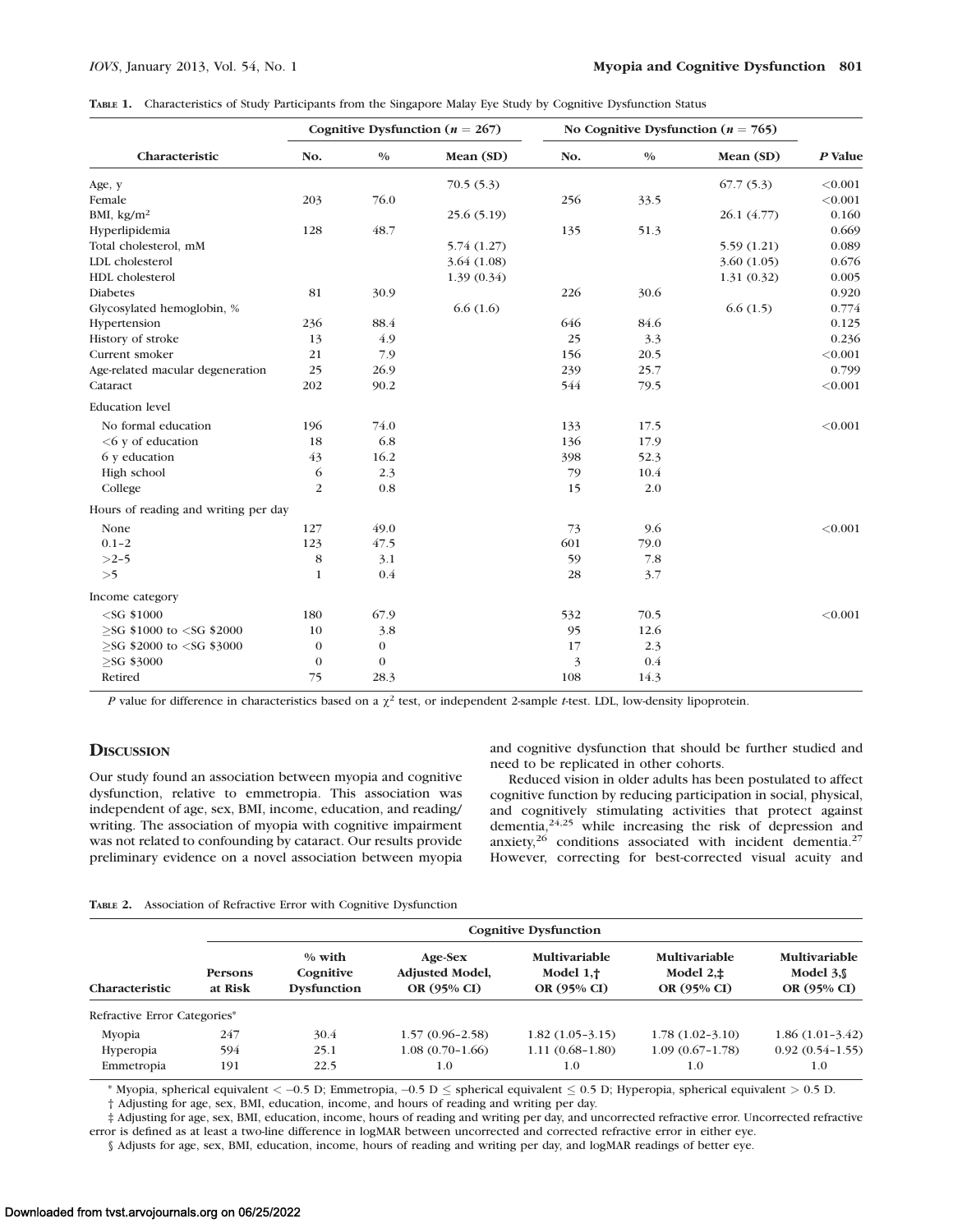|  | TABLE 3. Characteristics of Excluded and Included Study Participants from the Singapore Malay Eye Study |  |  |  |  |
|--|---------------------------------------------------------------------------------------------------------|--|--|--|--|
|--|---------------------------------------------------------------------------------------------------------|--|--|--|--|

|                                                                                                                                                          | Excluded ( $n = 477$ ) |       |             | Included ( $n = 1032$ ) |       |             |           |
|----------------------------------------------------------------------------------------------------------------------------------------------------------|------------------------|-------|-------------|-------------------------|-------|-------------|-----------|
| Characteristic                                                                                                                                           | No.                    | $0/0$ | Mean (SD)   | No.                     | $0/0$ | Mean (SD)   | $P$ Value |
| Age, y                                                                                                                                                   |                        |       | 70.0(5.5)   |                         |       | 68.0(5.4)   | < 0.001   |
| Female                                                                                                                                                   | 281                    | 58.9  |             | 459                     | 44.5  |             | < 0.001   |
| BMI, $\text{kg/m}^2$                                                                                                                                     |                        |       | 25.7(5.19)  |                         |       | 26.0 (4.88) | 0.247     |
| Hyperlipidemia                                                                                                                                           | 244                    | 51.9  |             | 505                     | 49.8  |             | 0.449     |
| Total cholesterol, mM                                                                                                                                    |                        |       | 5.77(1.25)  |                         |       | 5.63(1.23)  | 0.039     |
| LDL cholesterol                                                                                                                                          |                        |       | 3.61 (1.08) |                         |       | 3.56(1.05)  | 0.374     |
| HDL cholesterol                                                                                                                                          |                        |       | 1.41(0.35)  |                         |       | 1.33(0.32)  | < 0.001   |
| <b>Diabetes</b>                                                                                                                                          | 170                    | 36.3  |             | 307                     | 30.7  |             | 0.031     |
| Glycosylated hemoglobin, %                                                                                                                               |                        |       | 6.7(1.7)    |                         |       | 6.6(1.5)    | 0.185     |
| Hypertension                                                                                                                                             | 425                    | 89.1  |             | 882                     | 85.6  |             | 0.059     |
| History of stroke                                                                                                                                        | 21                     | 4.4   |             | 38                      | 3.7   |             | 0.499     |
| Current smoker                                                                                                                                           | 51                     | 10.7  |             | 177                     | 17.2  |             | 0.001     |
| <b>Education</b> level                                                                                                                                   |                        |       |             |                         |       |             |           |
| No formal education                                                                                                                                      | 236                    | 49.6  |             | 329                     | 32.1  |             | < 0.001   |
| $< 6$ y of education                                                                                                                                     | 60                     | 12.6  |             | 154                     | 15.0  |             |           |
| 6 y of education                                                                                                                                         | 172                    | 36.1  |             | 441                     | 43.0  |             |           |
| High school                                                                                                                                              | 7                      | 1.5   |             | 85                      | 8.3   |             |           |
| College                                                                                                                                                  | $\mathbf{1}$           | 0.2   |             | 17                      | 1.7   |             |           |
| Hours of reading and writing per day                                                                                                                     |                        |       |             |                         |       |             |           |
| None                                                                                                                                                     | 162                    | 34.5  |             | 200                     | 19.6  |             | < 0.001   |
| $0.1 - 2$                                                                                                                                                | 286                    | 61.0  |             | 724                     | 71.0  |             |           |
| $>2-5$                                                                                                                                                   | 17                     | 3.6   |             | 67                      | 6.6   |             |           |
| >5                                                                                                                                                       | $\overline{4}$         | 0.9   |             | 29                      | 2.8   |             |           |
| Income Category                                                                                                                                          |                        |       |             |                         |       |             |           |
| $<$ SGD \$1000                                                                                                                                           | 353                    | 74.6  |             | 712                     | 69.8  |             | < 0.001   |
| $>$ SG \$1000 to $<$ SG \$2000                                                                                                                           | 18                     | 4.8   |             | 105                     | 10.3  |             |           |
| $>$ SG \$2000 to <sg \$3000<="" td=""><td><math display="inline">\sqrt{2}</math></td><td>0.4</td><td></td><td>17</td><td>1.7</td><td></td><td></td></sg> | $\sqrt{2}$             | 0.4   |             | 17                      | 1.7   |             |           |
| $>$ SGD \$3000                                                                                                                                           | 2                      | 0.4   |             | 3                       | 0.3   |             |           |
| Retired                                                                                                                                                  | 98                     | 20.7  |             | 183                     | 17.9  |             |           |

P value for difference in characteristics based on a  $\chi^2$  test, or independent 2-sample t-test.

uncorrected refractive errors did not change the association between myopia and cognitive dysfunction significantly, suggesting that other mechanisms may be responsible.

What are possible explanations for the association between myopia and cognitive dysfunction? First, it is possible that pathogenic processes in dementia may affect refraction. Some studies have shown that  $\beta$ -amyloid, a key pathogenic feature of cognitive dysfunction, may also accumulate in the lens.<sup>7</sup> Amyloid deposition in the lens can increase lens thickness and curvature, as well as promote lens crystalline aggregation, all of which can increase the refractive index.<sup>8,9</sup> Another possible mechanism is that acetylcholine deficiency, which occurs early in the course of cognitive dysfunction,<sup>28</sup> may reduce parasympathetic input to the ciliary muscle, decreasing the amplitude of accommodation.<sup>29</sup> Suboptimal accommodation during near work leads to hyperopic defocus on the retina, which has been shown to accelerate axial growth.<sup>30</sup> Reduced accommodation in adults has been correlated with myopia progression in some studies, although this was not reported in other studies.31–33 Second, the association may be due to uncontrolled confounding by other chronic or age-related conditions (i.e., poor general health). Further studies on environmental, pathological genetic, correlates of myopia, and cognitive dysfunction may provide additional insights.

It is noteworthy that education did not significantly modify the association between myopia and cognitive dysfunction in our participants ( $P$  for interaction = 0.899). Years of education, socioeconomic indicators like income and type of housing, or reading were not significantly different between myopic and nonmyopic individuals in our study (all  $P > 0.05$ ). Most of our older population received elementary education or less (89.5%), and results should be interpreted cautiously when generalizing to more recent birth cohorts, as education and reading, which are frequently associated with myopia in children, are also putative protective factors against cognitive decline in later life.10

The strengths of our study include standardized protocols for obtaining refraction and lens opacity measurements. There are some limitations to this study that may have affected the results. First, our study is cross-sectional in nature and the temporality of myopia and cognitive dysfunction is not clear. Second, only ethnic Malay adults were examined in this study and the findings may vary in other ethnic groups. Third, although the AMT is a well-validated screening instrument for cognitive impairment, $34$  misclassification may occur, likely biasing OR estimates toward the null hypothesis and inflating their SEs,<sup>35</sup> thereby making actual associations more difficult to detect. Fourth, there may be residual confounding due to factors that we have not controlled for (e.g., depressive symptoms, general well-being, and status of Alzheimer's disease or Parkinson's disease), and categorization of continuous exposure variables (e.g., education level, hours of reading/writing). Fifth, the current sample may not represent the source population due to the high rates of persons with missing cognitive testing (20.2%) and visual impairment (11.4%) data that may introduce bias in this study. Finally, the